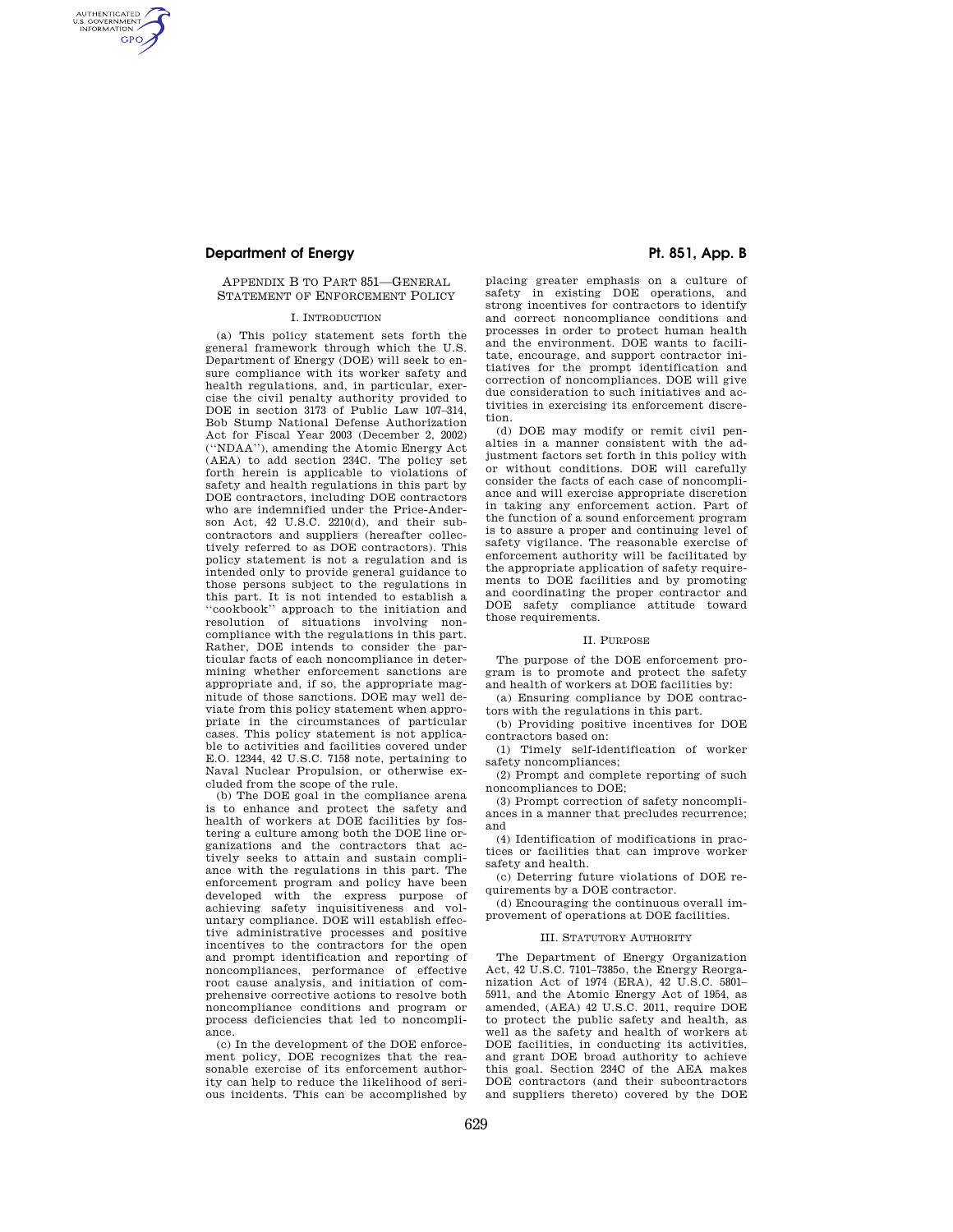Price-Anderson indemnification system, subject to civil penalties for violations of the worker safety and health requirements promulgated in this part. 42 U.S.C. 2282c.

## IV. RESPONSIBILITIES

(a) The Director, as the principal enforcement officer of the DOE, has been delegated the authority to:

(1) Conduct enforcement inspections, investigations, and conferences;

(2) Issue Notices of Violations and proposed civil penalties, Enforcement Letters, Consent Orders, and subpoenas; and

(3) Issue orders to compel attendance and disclosure of information or documents obtained during an investigation or inspection. The Secretary issues Compliance Orders.

(b) The NNSA Administrator, rather than the Director, signs, issues and serves the following actions that direct NNSA contractors:

(1) Subpoenas;

(2) Orders to compel attendance; and

(3) Determines to disclose information or documents obtained during an investigation or inspection, PNOVs, Notices of Violations, and Final Notices of Violations. The NNSA Administrator acts after consideration of the Director's recommendation.

## V. PROCEDURAL FRAMEWORK

(a) Title 10 CFR part 851 sets forth the procedures DOE will use in exercising its enforcement authority, including the issuance of Notices of Violation and the resolution of an administrative appeal in the event a DOE contractor elects to petition the Office of Hearings and Appeals for review.

(b) Pursuant to 10 CFR part 851 subpart E, the Director initiates the enforcement process by initiating and conducting investigations and inspections and issuing a Preliminary Notice of Violation (PNOV) with or without a proposed civil penalty. The DOE contractor is required to respond in writing to the PNOV within 30 days, either: (1) Admitting the violation and waiving its right to contest the proposed civil penalty and paying it; (2) admitting the violation but asserting the existence of mitigating circumstances that warrant either the total or partial remission of the civil penalty; or (3) denying that the violation has occurred and providing the basis for its belief that the PNOV is incorrect. After evaluation of the DOE contractor's response, the Director may determine: (1) That no violation has occurred; (2) that the violation occurred as alleged in the PNOV but that the proposed civil penalty should be remitted in whole or in part; or (3) that the violation occurred as alleged in the PNOV and that the proposed civil penalty is appropriate, notwithstanding the asserted mitigating circumstances. In the latter two instances, the Director will

# **Pt. 851, App. B 10 CFR Ch. III (1–1–10 Edition)**

issue a Final Notice of Violation (FNOV) or an FNOV and proposed civil penalty.

(c) An opportunity to challenge an FNOV is provided in administrative appeal provisions. See 10 CFR 851.44. Any contractor that receives an FNOV may petition the Office of Hearings and Appeals for review of the final notice in accordance with 10 CFR part 1003, Subpart G, within 30 calendar days from receipt of the final notice. An administrative appeal proceeding is not initiated until the DOE contractor against which an FNOV has been issued requests an administrative hearing rather than waiving its right to contest the FNOV and proposed civil penalty, if any, and paying the civil penalty. However, it should be emphasized that DOE encourages the voluntary resolution of a noncompliance situation at any time, either informally prior to the initiation of the enforcement process or by consent order before or after any formal proceeding has begun.

## VI. SEVERITY OF VIOLATIONS

(a) Violations of the worker safety and health requirements in this part have varying degrees of safety and health significance. Therefore, the relative safety and health risk of each violation must be identified as the first step in the enforcement process. Violations of the worker safety and health requirements are categorized in two levels of severity to identify their relative seriousness. Notices of Violation issued for noncompliance when appropriate, propose civil penalties commensurate with the severity level of the violations involved.

(b) To assess the potential safety and health impact of a particular violation, DOE will categorize the potential severity of violations of worker safety and health requirements as follows:

(1) A Severity Level I violation is a serious violation. A serious violation shall be deemed to exist in a place of employment if there is a potential that death or serious physical harm could result from a condition which exists, or from one or more practices, means, methods, operations, or processes which have been adopted or are in use, in such place of employment. A Severity Level I violation would be subject to a base civil penalty of up to 100% of the maximum base civil penalty of \$70,000.

(2) A Severity Level II violation is an other-than-serious violation. An other-thanserious violation occurs where the most serious injury or illness that would potentially result from a hazardous condition cannot reasonably be predicted to cause death or serious physical harm to employees but does have a direct relationship to their safety and health. A Severity Level II violation would be subject to a base civil penalty up to 50% of the maximum base civil penalty (\$35,000).

(c) De minimis violations, defined as a deviation from the requirement of a standard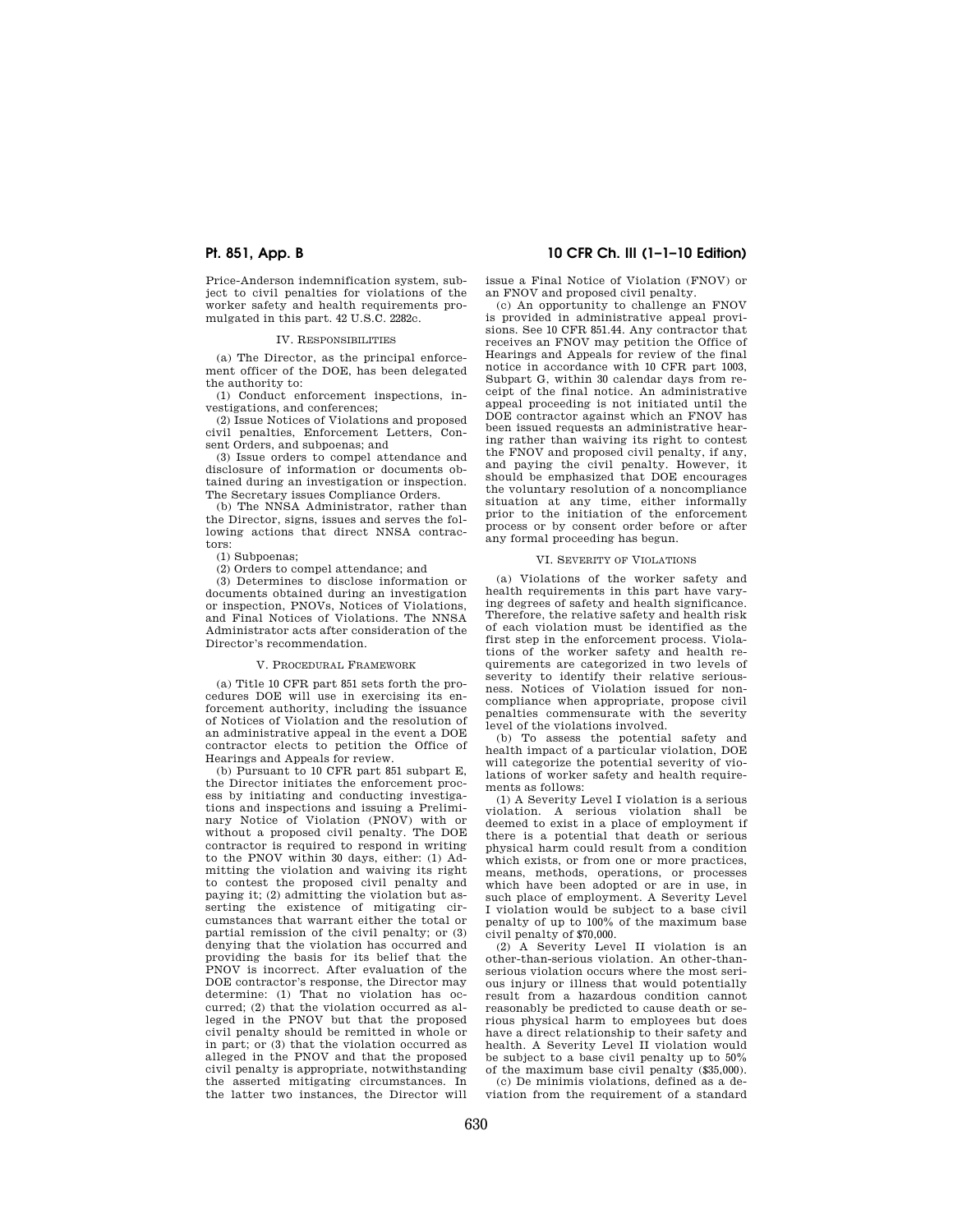that has no direct or immediate relationship to safety or health, will not be the subject of formal enforcement action through the issuance of a Notice of Violation.

### VII. ENFORCEMENT CONFERENCES

(a) The purpose of the enforcement conference is to:

(1) Assure the accuracy of the facts upon which the preliminary determination to consider enforcement action is based;

(2) Discuss the potential or alleged violations, their significance and causes, and the nature of and schedule for the DOE contractor's corrective actions;

(3) Determine whether there are any aggravating or mitigating circumstances; and

(4) Obtain other information which will help determine whether enforcement action is appropriate and, if so, the extent of that enforcement action.

(b) All enforcement conferences are convened at the discretion of the Director.

(c) The PNOV will normally be issued promptly, before the opportunity for an enforcement conference, following the inspection/investigation. In some cases an enforcement conference may be conducted onsite at the conclusion of an inspection/investigation.

(d) The contractor may request an enforcement conference if they believe additional information pertinent to the enforcement action could best be conveyed through a meeting.

(e) DOE contractors will be informed prior to a meeting when that meeting is considered to be an enforcement conference. Such conferences are informal mechanisms for candid discussions regarding potential or alleged violations and will not normally be open to the public. In circumstances for which immediate enforcement action is necessary in the interest of worker safety and health, such action will be taken prior to the enforcement conference, which may still be held after the necessary DOE action has been taken.

#### VIII. ENFORCEMENT LETTER

(a) In cases where DOE has decided not to conduct an investigation or inspection or issue a Preliminary Notice of Violation (PNOV), DOE may send an Enforcement Letter, signed by the Director to the contractor. The Enforcement Letter is intended to communicate the basis of the decision not to pursue enforcement action for a noncompliance. The Enforcement Letter is intended to direct contractors to the desired level of worker safety and health performance. It may be used when DOE concludes that the specific noncompliance at issue is not of the level of significance warranted to conduct an investigation or inspection or for issuance of a PNOV. Even where a noncompliance may

be significant, the Enforcement Letter may recognize that the contractor's actions may have attenuated the need for enforcement action. The Enforcement Letter will typically recognize how the contractor handled the circumstances surrounding the noncompliance, address additional areas requiring the contractor's attention, and address DOE's expectations for corrective action.

(b) In general, Enforcement Letters communicate DOE's expectations with respect to any aspect of the requirements of this part, including identification and reporting of issues, corrective actions, and implementation of the contractor's safety and health program. DOE might, for example, wish to recognize some action of the contractor that is of particular benefit to worker safety and health that is a candidate for emulation by other contractors. On the other hand, DOE may wish to bring a program shortcoming to the attention of the contractor that, but for the lack of worker safety and health significance of the immediate issue, might have resulted in the issuance of a PNOV. An Enforcement Letter is not an enforcement action.

(c) With respect to many noncompliances, an Enforcement Letter may not be required. When DOE decides that a contractor has appropriately corrected a noncompliance or that the significance of the noncompliance is sufficiently low, it may close out its review simply through an annotation in the DOE Noncompliance Tracking System (NTS). A closeout of a noncompliance with or without an Enforcement Letter may only take place after DOE has confirmed that corrective actions have been completed.

## IX. ENFORCEMENT ACTIONS

(a) This section describes the enforcement sanctions available to DOE and specifies the conditions under which each may be used. The basic sanctions are Notices of Violation and civil penalties.

(b) The nature and extent of the enforcement action is intended to reflect the seriousness of the violation. For the vast majority of violations for which DOE assigns severity levels as described previously, a Notice of Violation will be issued, requiring a formal response from the recipient describing the nature of and schedule for corrective actions it intends to take regarding the violation.

### *1. Notice of Violation*

(a) A Notice of Violation (either a Preliminary or Final Notice) is a document setting forth the conclusion of DOE and the basis to support the conclusion, that one or more violations of the worker safety and health requirements have occurred. Such a notice normally requires the recipient to provide a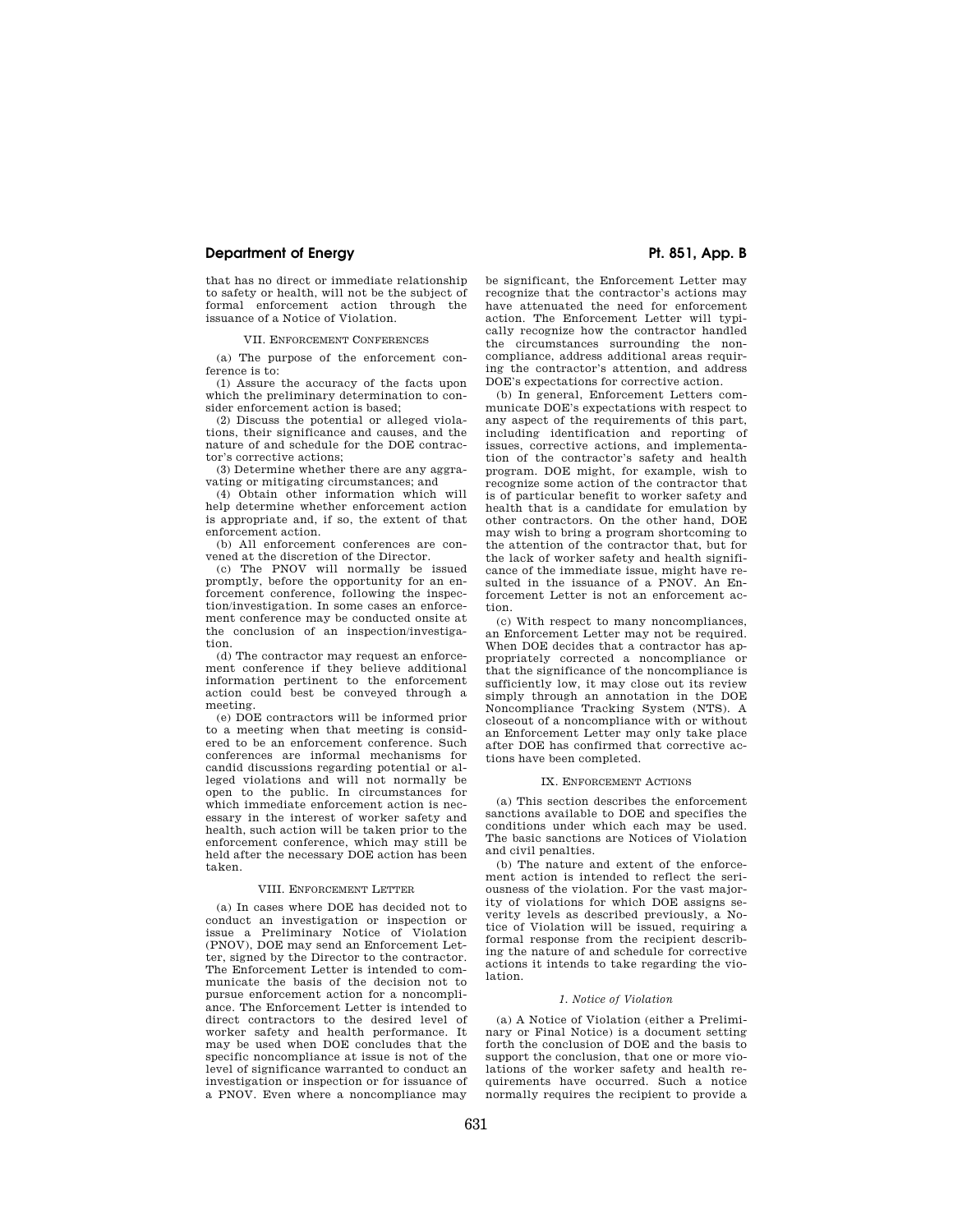written response which may take one of several positions described in section V of this policy statement. In the event that the recipient concedes the occurrence of the violation, it is required to describe corrective steps which have been taken and the results achieved; remedial actions which will be taken to prevent recurrence; and the date by which full compliance will be achieved.

(b) DOE will use the Notice of Violation as the standard method for formalizing the existence of a violation and, in appropriate cases as described in this section, the Notice of Violation will be issued in conjunction with the proposed imposition of a civil penalty. In certain limited instances, as described in this section, DOE may refrain from the issuance of an otherwise appropriate Notice of Violation. However, a Notice of Violation will virtually always be issued for willful violations, or if past corrective actions for similar violations have not been sufficient to prevent recurrence and there are no other mitigating circumstances.

(c) DOE contractors are not ordinarily cited for violations resulting from matters not within their control, such as equipment failures that were not avoidable by reasonable quality assurance measures, proper maintenance, or management controls. With regard to the issue of funding, however, DOE does not consider an asserted lack of funding to be a justification for noncompliance with the worker safety and health requirements.

(d) DOE expects its contractors to have the proper management and supervisory systems in place to assure that all activities at covered workplaces, regardless of who performs them, are carried out in compliance with all the worker safety and health requirements. Therefore, contractors are normally held responsible for the acts of their employees and subcontractor employees in the conduct of activities at covered workplaces. Accordingly, this policy should not be construed to excuse personnel errors.

(e) The limitations on remedies under section 234C will be implemented as follows:

(1) DOE may assess civil penalties of up to \$70,000 per violation per day on contractors (and their subcontractors and suppliers) that are indemnified by the Price-Anderson Act, 42 U.S.C. 2210(d). *See* 10 CFR 851.5(a).

(2) DOE may seek contract fee reductions through the contract's *Conditional Payment of Fee* Clause in the Department of Energy Acquisition Regulation (DEAR). *See* 10 CFR 851.4(b); 48 CFR parts 923, 952, 970. Policies for contract fee reductions are not established by this policy statement. The Director and appropriate contracting officers will coordinate their efforts in compliance with the statute. *See* 10 CFR 851.5(b).

(3) For the same violation of a worker safety and health requirement in this part, DOE may pursue either civil penalties (for indemnified contractors and their subcontractors

# **Pt. 851, App. B 10 CFR Ch. III (1–1–10 Edition)**

and suppliers) or a contract fee reduction, but not both. *See* 10 CFR 851.5(c).

(4) A ceiling applies to civil penalties assessed on certain contractors specifically listed in 170d. of the Atomic Energy Act, 42 U.S.C. 2282a(d), for activities conducted at specified facilities. For these contractors, the total amount of civil penalties and contract penalties in a fiscal year may not exceed the total amount of fees paid by DOE to that entity in that fiscal year. *See* 10 CFR 851.5(d).

#### *2. Civil Penalty*

(a) A civil penalty is a monetary penalty that may be imposed for violations of requirements of this part. *See* 10 CFR 851.5(a). Civil penalties are designed to emphasize the need for lasting remedial action, deter future violations, and underscore the importance of DOE contractor self-identification, reporting, and correction of violations of the worker safety and health requirements in this part.

(b) Absent mitigating circumstances as described below, or circumstances otherwise warranting the exercise of enforcement discretion by DOE as described in this section, civil penalties will be proposed for Severity Level I and II violations.

(c) DOE will impose different base level penalties considering the severity level of the violation. Table A–1 shows the daily base civil penalties for the various categories of severity levels. However, as described below in section IX, paragraph b.3, the imposition of civil penalties will also take into account the gravity, circumstances, and extent of the violation or violations and, with respect to the violator, any history of prior similar violations and the degree of culpability and knowledge.

(d) Enforcement personnel will use riskbased criteria to assist the Director in determining appropriate civil penalties for violations found during investigations and inspections.

(e) Regarding the factor of ability of DOE contractors to pay the civil penalties, it is not DOE's intention that the economic impact of a civil penalty be such that it puts a DOE contractor out of business. Contract termination, rather than civil penalties, is used when the intent is to terminate these activities. The deterrent effect of civil penalties is best served when the amount of such penalties takes this factor into account. However, DOE will evaluate the relationship of affiliated entities to the contractor (such as parent corporations) when the contractor asserts that it cannot pay the proposed penalty.

(f) DOE will review each case on its own merits and adjust the base civil penalty values upward or downward. As indicated below, Table A–1 identifies the daily base civil penalty values for different severity levels.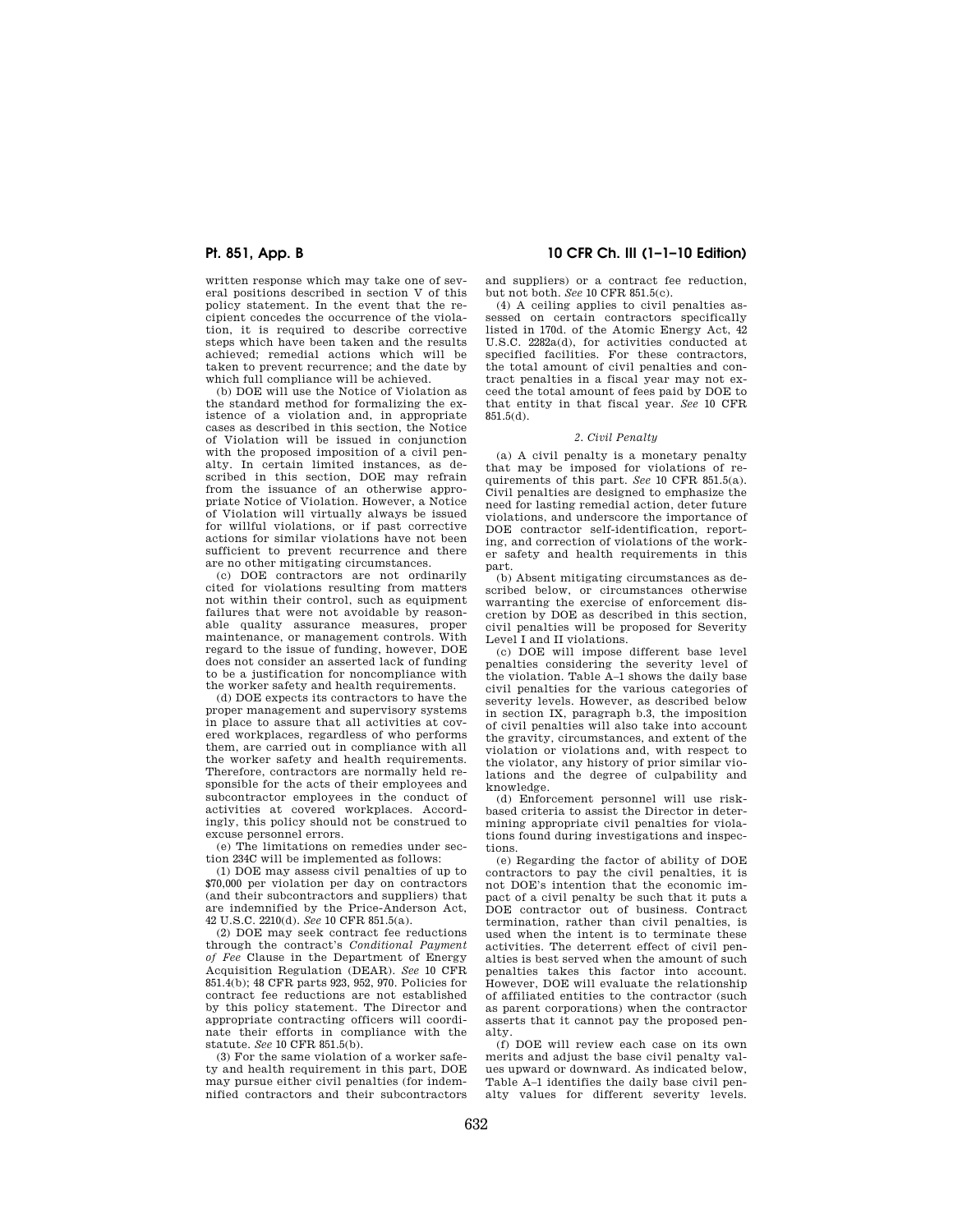After considering all relevant circumstances, civil penalties may be adjusted up or down based on the mitigating or aggravating factors described later in this section. In no instance will a civil penalty for any one violation exceed the statutory limit of \$70,000 per day. In cases where the DOE contractor had knowledge of a violation and has not reported it to DOE and taken corrective action despite an opportunity to do so, DOE will consider utilizing its per day civil penalty authority. Further, as described in this section, the duration of a violation will be taken into account in adjusting the base civil penalty.

TABLE A–1—SEVERITY LEVEL BASE CIVIL **PENALTIES** 

| Severity level | Base civil penalty<br>amount (Percent-<br>age of maximum<br>per violation per<br>dav) |
|----------------|---------------------------------------------------------------------------------------|
| П              | 100<br>50                                                                             |

### *3. Adjustment Factors*

(a) DOE may reduce a penalty based on mitigating circumstances or increase a penalty based on aggravating circumstances. DOE's enforcement program is not an end in itself, but a means to achieve compliance with the worker safety and health requirements in this part. Civil penalties are intended to emphasize the importance of compliance and to deter future violations. The single most important goal of the DOE enforcement program is to encourage early identification and reporting of violations of the worker safety and health requirements in this part by the DOE contractors themselves rather than by DOE, and the prompt correction of any violations so identified. DOE believes that DOE contractors are in the best position to identify and promptly correct noncompliance with the worker safety and health requirements in this part. DOE expects that these contractors should have in place internal compliance programs which will ensure the detection, reporting, and prompt correction of conditions that may constitute, or lead to, violations of the worker safety and health requirements in this part, before, rather than after, DOE has identified such violations. Thus, DOE contractors should almost always be aware of worker safety and health noncompliances before they are discovered by DOE. Obviously, worker safety and health is enhanced if noncompliances are discovered (and promptly corrected) by the DOE contractor, rather than by DOE, which may not otherwise become aware of a noncompliance until later, during the course of an inspection, performance assessment, or following an incident at

the facility. Early identification of worker safety and health-related noncompliances by DOE contractors has the added benefit of allowing information that could prevent such noncompliances at other facilities in the DOE complex to be shared with other appropriate DOE contractors.

(b) Pursuant to this enforcement philosophy, DOE will provide substantial incentive for the early self-identification, reporting, and prompt correction of conditions which constitute, or could lead to, violations of the worker safety and health requirements. Thus, the civil penalty may be reduced for violations that are identified, reported, and promptly and effectively corrected by the DOE contractor.

(c) On the other hand, ineffective programs for problem identification and correction are aggravating circumstances and may increase the penalty amount. Thus, for example, where a contractor fails to disclose and promptly correct violations of which it was aware or should have been aware, substantial civil penalties are warranted and may be sought, including the assessment of civil penalties for continuing violations on a per day basis.

(d) Further, in cases involving factors of willfulness, repeated violations, death, serious injury, patterns of systemic violations, DOE-identified flagrant violations, repeated poor performance in an area of concern, or serious breakdown in management controls, DOE intends to apply its full statutory enforcement authority where such action is warranted.

(e) Additionally, adjustment to the amount of civil penalty will be dependent, in part, on the degree of culpability of the DOE contractor with regard to the violation. Thus, inadvertent violations will be viewed differently from those in which there is gross negligence, deception, or willfulness. In addition to the severity of the underlying violation and level of culpability involved, DOE will also consider the position, training and experience of those involved in the violation. Thus, for example, a violation may be deemed to be more significant if a senior manager of an organization is involved rather than a foreman or non-supervisory employee.

(f) Other factors that will be considered in determining the civil penalty amount are the duration of the violation (how long the condition has presented a potential exposure to workers), the extent of the condition (number of instances of the violation), the frequency of the exposure (how often workers are exposed), the proximity of the workers to the exposure, and the past history of similar violations.

(g) DOE expects contractors to provide full, complete, timely, and accurate information and reports. Accordingly, the penalty amount for a violation involving either a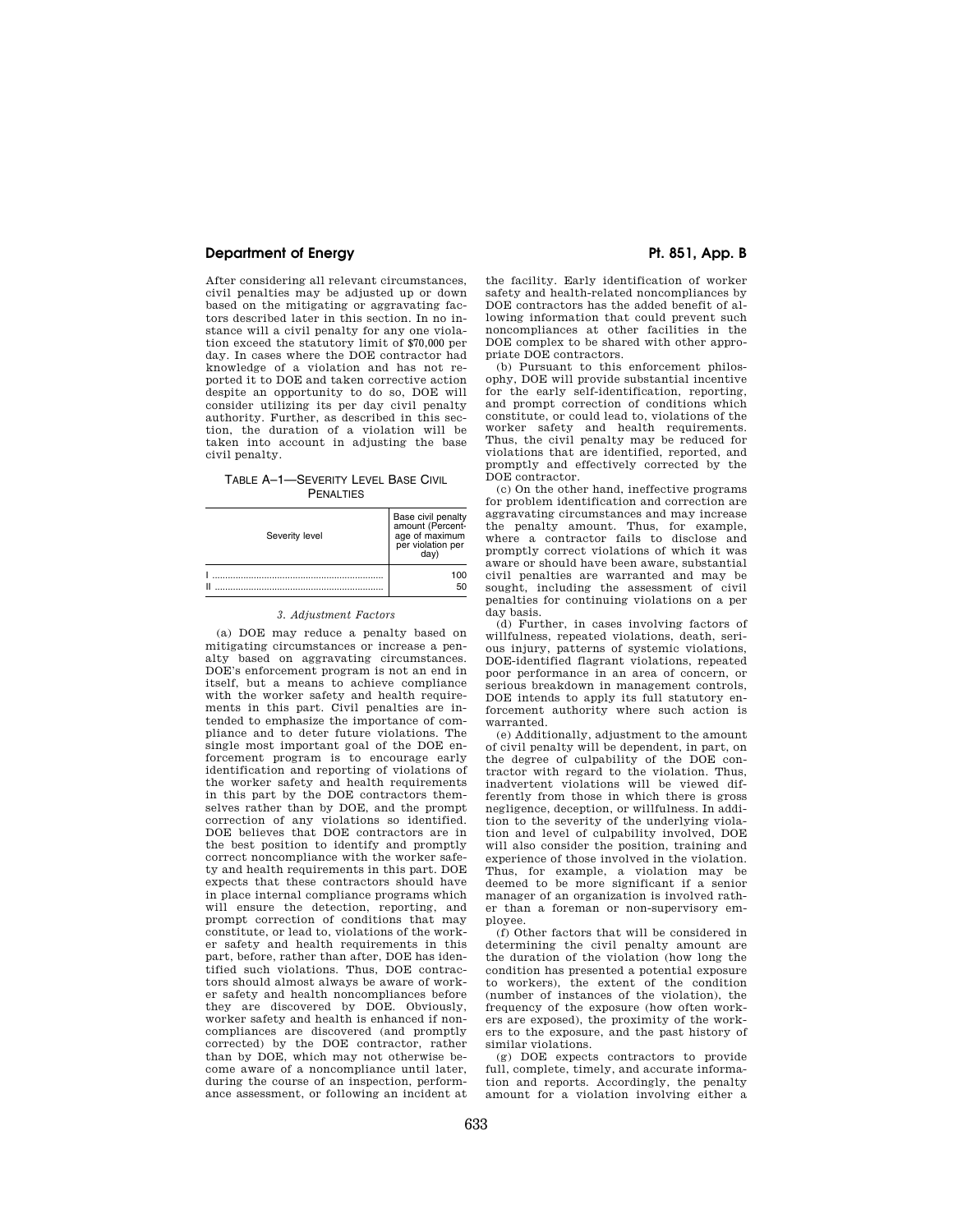failure to make a required report or notification to the DOE or an untimely report or notification, will be based upon the circumstances surrounding the matter that should have been reported. A contractor will not normally be cited for a failure to report a condition or event unless the contractor was aware or should have been aware of the condition or event that it failed to report.

### *4. Identification and Reporting*

Reduction of up to 50% of the base civil penalty shown in Table A–1 may be given when a DOE contractor identifies the violation and promptly reports the violation to the DOE. Consideration will be given to, among other things, the opportunity available to discover the violation, the ease of discovery and the promptness and completeness of any required report. No consideration will be given to a reduction in penalty if the DOE contractor does not take prompt action to report the problem to DOE upon discovery, or if the immediate actions necessary to restore compliance with the worker safety and health requirements are not taken.

#### *5. Self-Identification and Tracking Systems*

(a) DOE strongly encourages contractors to self-identify noncompliances with the worker safety and health requirements before the noncompliances lead to a string of similar and potentially more significant events or consequences. When a contractor identifies a noncompliance, DOE will normally allow a reduction in the amount of civil penalties, unless prior opportunities existed for contractors to identify the noncompliance. DOE will normally not allow a reduction in civil penalties for self-identification if significant DOE intervention was required to induce the contractor to report a noncompliance.

(b) Self-identification of a noncompliance is possibly the single most important factor in considering a reduction in the civil penalty amount. Consideration of self-identification is linked to, among other things, whether prior opportunities existed to discover the violation, and if so, the age and number of such opportunities; the extent to which proper contractor controls should have identified or prevented the violation; whether discovery of the violation resulted from a contractor's self-monitoring activity; the extent of DOE involvement in discovering the violation or in prompting the contractor to identify the violation; and the promptness and completeness of any required report. Self-identification is also considered by DOE in deciding whether to pursue an investigation.

(c) DOE will use the voluntary Noncompliance Tracking System (NTS) which allows contractors to elect to report noncompli-

# **Pt. 851, App. B 10 CFR Ch. III (1–1–10 Edition)**

ances. In the guidance document supporting the NTS, DOE will establish reporting thresholds for reporting noncompliances of potentially greater worker safety and health significance into the NTS. Contractors are expected, however, to use their own selftracking systems to track noncompliances below the reporting threshold. This selftracking is considered to be acceptable selfreporting as long as DOE has access to the contractor's system and the contractor's system notes the item as a noncompliance with a DOE safety and health requirement. For noncompliances that are below the NTS reportability thresholds, DOE will credit contractor self-tracking as representing selfreporting. If an item is not reported in NTS but only tracked in the contractor's system and DOE subsequently determines that the noncompliance was significantly mischaracterized, DOE will not credit the internal tracking as representing appropriate self-reporting.

#### *6. Self-Disclosing Events*

(a) DOE expects contractors to demonstrate acceptance of responsibility for worker safety and health by proactively identifying noncompliances. When the occurrence of an event discloses noncompliances that the contractor could have or should have identified before the event, DOE will not generally reduce civil penalties for selfidentification, even if the underlying noncompliances were reported to DOE. In deciding whether to reduce any civil penalty proposed for violations revealed by the occurrence of a self-disclosing event, DOE will consider the ease with which a contractor could have discovered the noncompliance and the prior opportunities that existed to discover the noncompliance. If a contractor simply reacts to events that disclose potentially significant consequences or downplays noncompliances which did not result in significant consequences to worker safety and health, such contractor actions do not constitute the type of proactive behavior necessary to prevent significant events from occurring and thereby to improve worker safety and health.

(b) The key test is whether the contractor reasonably could have detected any of the underlying noncompliances that contributed to the event. Examples of events that provide opportunities to identify noncompliances include, but are not limited to:

(1) Prior notifications of potential problems such as those from DOE operational experience publications or vendor equipment deficiency reports;

(2) Normal surveillance, quality assurance performance assessments, and post-maintenance testing;

(3) Readily observable parameter trends; and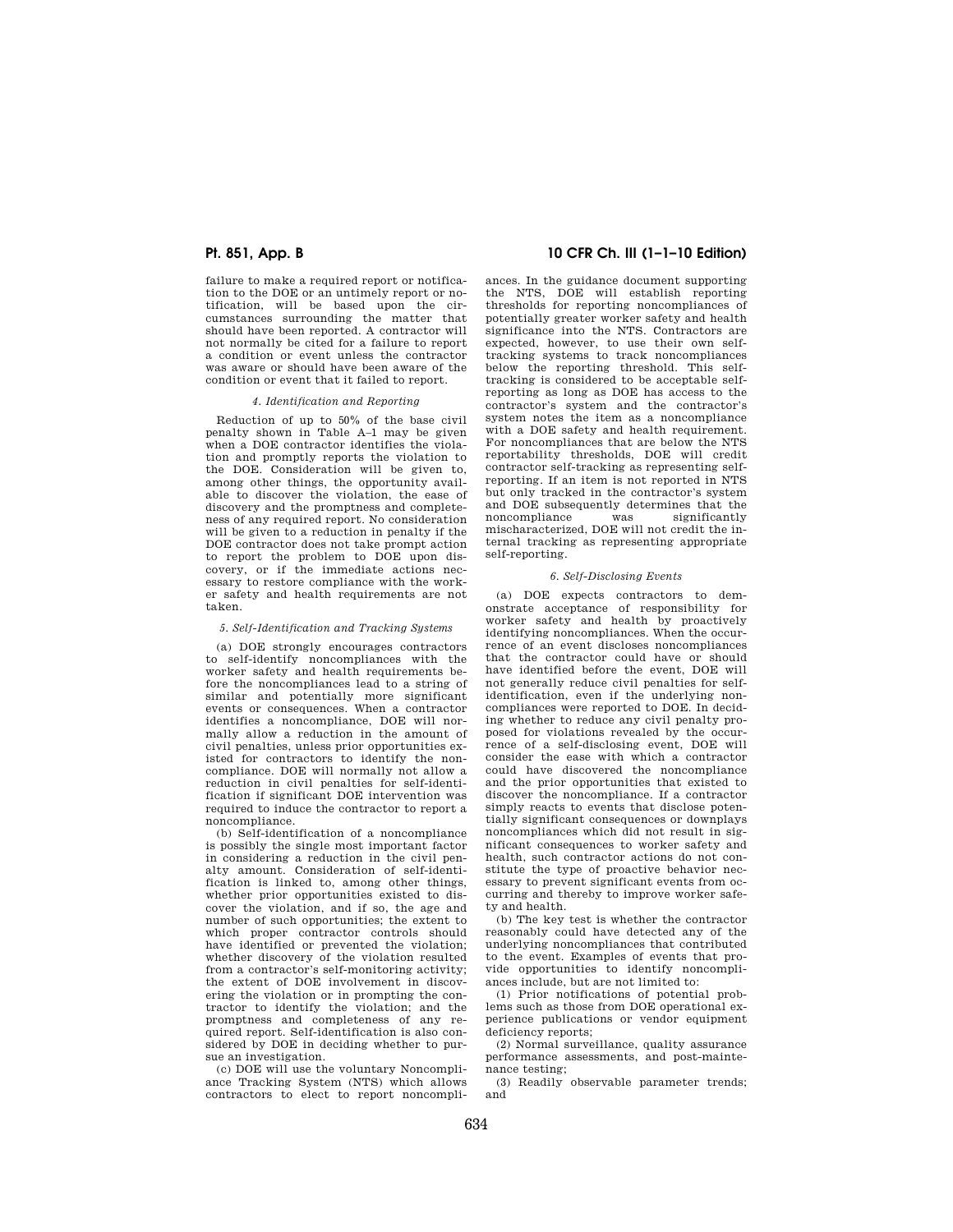(4) Contractor employee or DOE observations of potential worker safety and health problems.

(c) Failure to utilize these types of events and activities to address noncompliances may result in higher civil penalty assessments or a DOE decision not to reduce civil penalty amounts.

(d) Alternatively, if, following a self-disclosing event, DOE finds that the contractor's processes and procedures were adequate and the contractor's personnel generally behaved in a manner consistent with the contractor's processes and procedures, DOE could conclude that the contractor could not have been reasonably expected to find the single noncompliance that led to the event and thus, might allow a reduction in civil penalties.

### *7. Corrective Action To Prevent Recurrence*

The promptness (or lack thereof) and extent to which the DOE contractor takes corrective action, including actions to identify root cause and prevent recurrence, may result in an increase or decrease in the base civil penalty shown in Table A–1. For example, appropriate corrective action may result in DOE's reducing the proposed civil penalty up to 50% from the base value shown in Table A–1. On the other hand, the civil penalty may be increased if initiation of corrective action is not prompt or if the corrective action is only minimally acceptable. In weighing this factor, consideration will be given to, among other things, the appropriateness, timeliness and degree of initiative associated with the corrective action. The comprehensiveness of the corrective action will also be considered, taking into account factors such as whether the action is focused narrowly to the specific violation or broadly to the general area of concern.

## *8. DOE's Contribution to a Violation*

There may be circumstances in which a violation of a DOE worker safety and health requirement results, in part or entirely, from a direction given by DOE personnel to a DOE contractor to either take or forbear from taking an action at a DOE facility. In such cases, DOE may refrain from issuing an NOV, or may mitigate, either partially or entirely, any proposed civil penalty, provided that the direction upon which the DOE contractor relied is documented in writing, contemporaneously with the direction. It should be emphasized, however, that pursuant to 10 CFR 851.7, interpretative ruling of a requirement of this part must be issued in accordance with the provisions of 851.7 to be binding. Further, as discussed above in this policy statement, lack of funding by itself will not be considered as a mitigating factor in enforcement actions.

# *9. Exercise of Discretion*

Because DOE wants to encourage and support DOE contractor initiative for prompt self-identification, reporting and correction of noncompliances, DOE may exercise discretion as follows:

(a) In accordance with the previous discussion, DOE may refrain from issuing a civil penalty for a violation that meets all of the following criteria:

(1) The violation is promptly identified and reported to DOE before DOE learns of it or the violation is identified by a DOE independent assessment, inspection or other formal program effort.

(2) The violation is not willful or is not a violation that could reasonably be expected to have been prevented by the DOE contractor's corrective action for a previous violation.

(3) The DOE contractor, upon discovery of the violation, has taken or begun to take prompt and appropriate action to correct the violation.

(4) The DOE contractor has taken, or has agreed to take, remedial action satisfactory to DOE to preclude recurrence of the violation and the underlying conditions that caused it.

(b) DOE will not issue a Notice of Violation for cases in which the violation discovered by the DOE contractor cannot reasonably be linked to the conduct of that contractor in the design, construction or operation of the DOE facility involved, provided that prompt and appropriate action is taken by the DOE contractor upon identification of the past violation to report to DOE and remedy the problem.

(c) In situations where corrective actions have been completed before termination of an inspection or assessment, a formal response from the contractor is not required and the inspection report serves to document the violation and the corrective action. However, in all instances, the contractor is required to report the noncompliance through established reporting mechanisms so the noncompliance and any corrective actions can be properly tracked and monitored.

(d) If DOE initiates an enforcement action for a violation, and as part of the corrective action for that violation, the DOE contractor identifies other examples of the violation with the same root cause, DOE may refrain from initiating an additional enforcement action. In determining whether to exercise this discretion, DOE will consider whether the DOE contractor acted reasonably and in a timely manner appropriate to the severity of the initial violation, the comprehensiveness of the corrective action, whether the matter was reported, and whether the additional violation(s) substantially change the significance or character of the concern arising out of the initial violation.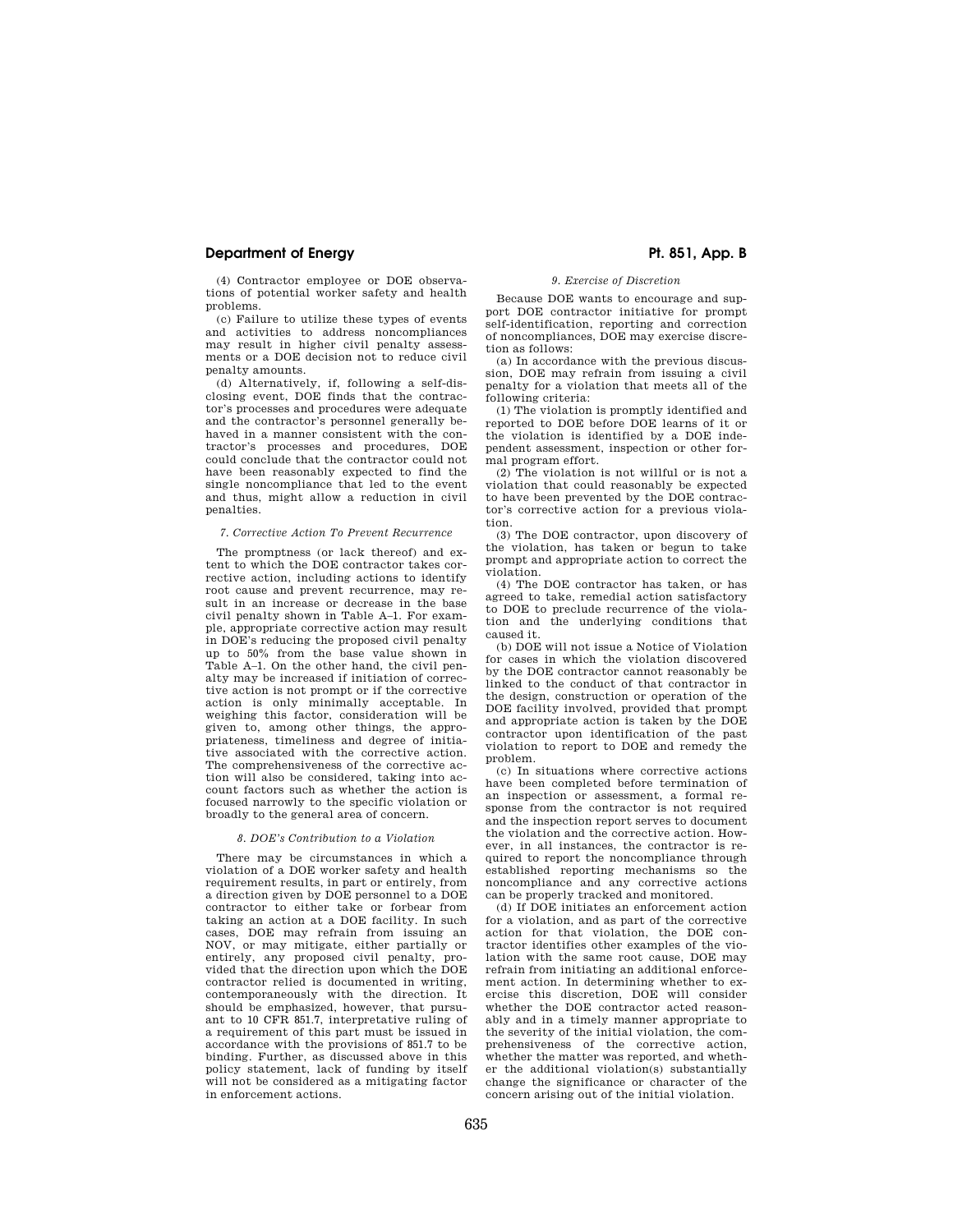(e) The preceding paragraphs are examples indicating when enforcement discretion may be exercised to forego the issuance of a civil penalty or, in some cases, the initiation of any enforcement action at all. However, notwithstanding these examples, a civil penalty may be proposed or Notice of Violation issued when, in DOE's judgment, such action is warranted.

X. INACCURATE AND INCOMPLETE INFORMATION

(a) A violation of the worker safety and health requirements to provide complete and accurate information to DOE, 10 CFR 851.40, can result in the full range of enforcement sanctions, depending upon the circumstances of the particular case and consideration of the factors discussed in this section. Violations involving inaccurate or incomplete information or the failure to provide significant information identified by a DOE contractor normally will be categorized based on the guidance in section IX, ''Enforcement Actions.

(b) DOE recognizes that oral information may in some situations be inherently less reliable than written submittals because of the absence of an opportunity for reflection and management review. However, DOE must be able to rely on oral communications from officials of DOE contractors concerning significant information. In determining whether to take enforcement action for an oral statement, consideration will be given to such factors as:

(1) The degree of knowledge that the communicator should have had regarding the matter in view of his or her position, training, and experience;

(2) The opportunity and time available prior to the communication to assure the accuracy or completeness of the information;

(3) The degree of intent or negligence, if any, involved;

(4) The formality of the communication;

(5) The reasonableness of DOE reliance on the information;

(6) The importance of the information that was wrong or not provided; and

(7) The reasonableness of the explanation for not providing complete and accurate information.

(c) Absent gross negligence or willfulness, an incomplete or inaccurate oral statement normally will not be subject to enforcement action unless it involves significant information provided by an official of a DOE contractor. However, enforcement action may be taken for an unintentionally incomplete or inaccurate oral statement provided to DOE by an official of a DOE contractor or others on behalf of the DOE contractor, if a record was made of the oral information and provided to the DOE contractor thereby permitting an opportunity to correct the oral information, such as if a transcript of the communication or meeting summary con-

**Pt. 851, App. B 10 CFR Ch. III (1–1–10 Edition)** 

taining the error was made available to the DOE contractor and was not subsequently corrected in a timely manner.

(d) When a DOE contractor has corrected inaccurate or incomplete information, the decision to issue a citation for the initial inaccurate or incomplete information normally will be dependent on the circumstances, including the ease of detection of the error, the timeliness of the correction, whether DOE or the DOE contractor identified the problem with the communication, and whether DOE relied on the information prior to the correction. Generally, if the matter was promptly identified and corrected by the DOE contractor prior to reliance by DOE, or before DOE raised a question about the information, no enforcement action will be taken for the initial inaccurate or incomplete information. On the other hand, if the misinformation is identified after DOE relies on it, or after some question is raised regarding the accuracy of the information, then some enforcement action normally will be taken even if it is in fact corrected.

(e) If the initial submission was accurate when made but later turns out to be erroneous because of newly discovered information or advances in technology, a citation normally would not be appropriate if, when the new information became available, the initial submission was promptly corrected.

(f) The failure to correct inaccurate or incomplete information that the DOE contractor does not identify as significant normally will not constitute a separate violation. However, the circumstances surrounding the failure to correct may be considered relevant to the determination of enforcement action for the initial inaccurate or incomplete statement. For example, an unintentionally inaccurate or incomplete submission may be treated as a more severe matter if a DOE contractor later determines that the initial submission was in error and does not promptly correct it or if there were clear opportunities to identify the error.

EFFECTIVE DATE NOTE: At 74 FR 66033, Dec. 14, 2009, appendix B to part 851 was amended by revising the last sentences of paragraphs  $(b)(1)$  and  $(b)(2)$  in section VI; revising paragraph 1.(e)(1) in section IX and revising the fourth sentence in paragraph 2.(f) in section IX, effective January 13, 2010. For the convenience of the user, the revised text is set forth as follows:

APPENDIX B TO PART 851—GENERAL STATEMENT OF ENFORCEMENT POLICY

\* \* \* \* \*

VI. Severity of Violations  $(b) * * *$